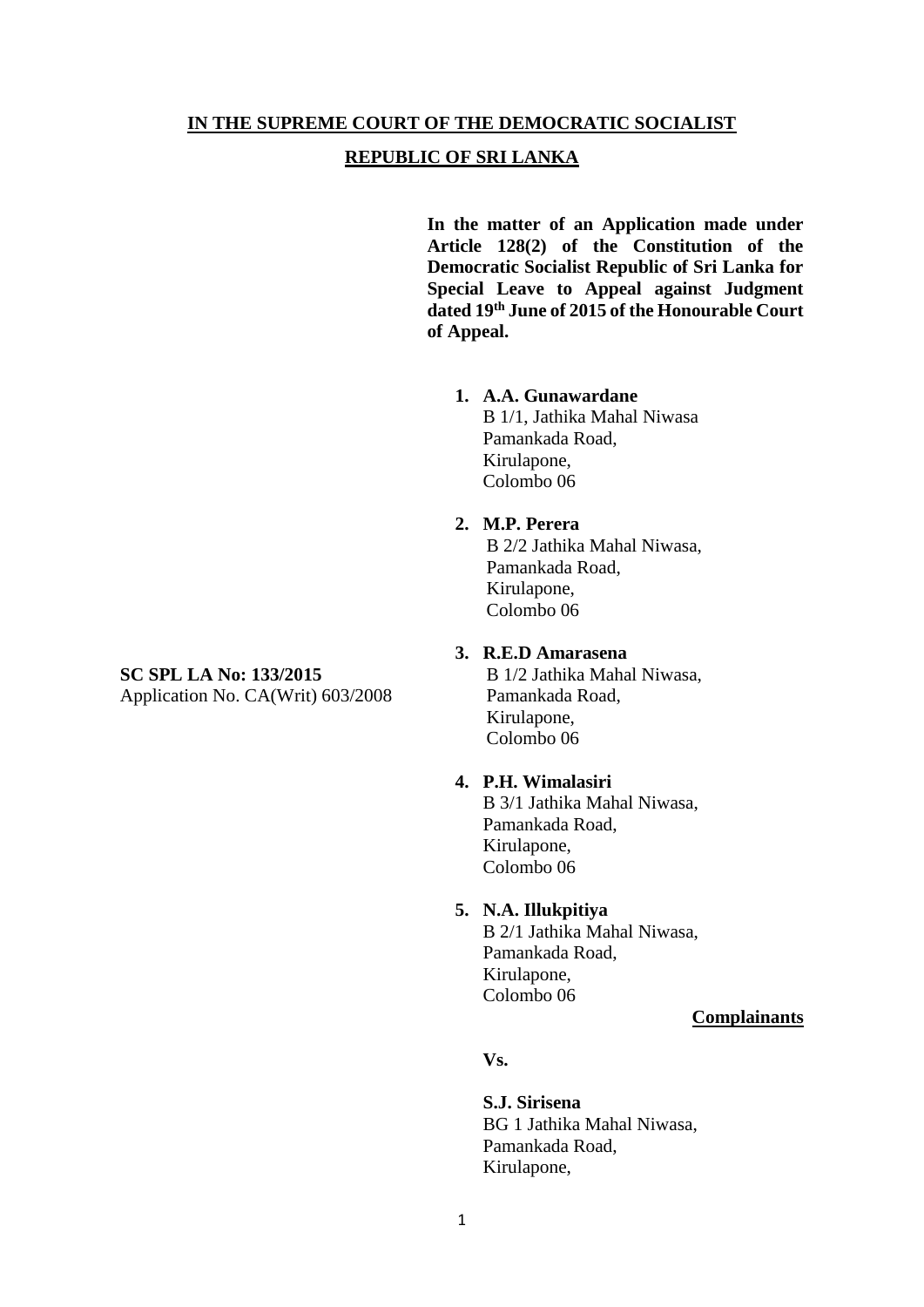Colombo 06

#### **Respondent**

#### **AND THEN**

In the matter of an application for a mandate or a writ in the nature of a writ of Certiorari in terms of Article 140 of the Constitution of the Democratic Socialist Republic of Sri Lanka

#### **S.J. Sirisena**

BG 1 Jathika Mahal Niwasa, Pamankada Road, Kirulapone, Colombo 06

#### **Respondent-Petitioner**

#### **Vs.**

#### **1. A.A. Gunawardane**

B 1/1, Jathika Mahal Niwasa Pamankada Road, Kirulapone, Colombo 06

#### **1st Complainant-Respondent**

#### **2. Mrs. Dombagahawattage Nandwathie Perera**

B 2/2 Jathika Mahal Niwasa, Pamankada Road, Kirulapone, Colombo 06

#### **2 nd Respondent**

#### **3. R.E.D Amarasena**

B 1/2 Jathika Mahal Niwasa, Pamankada Road, Kirulapone, Colombo 06

#### **3 rd Complainant-Respondent**

#### **4. P.H. Wimalasiri**

B 3/1 Jathika Mahal Niwasa, Pamankada Road,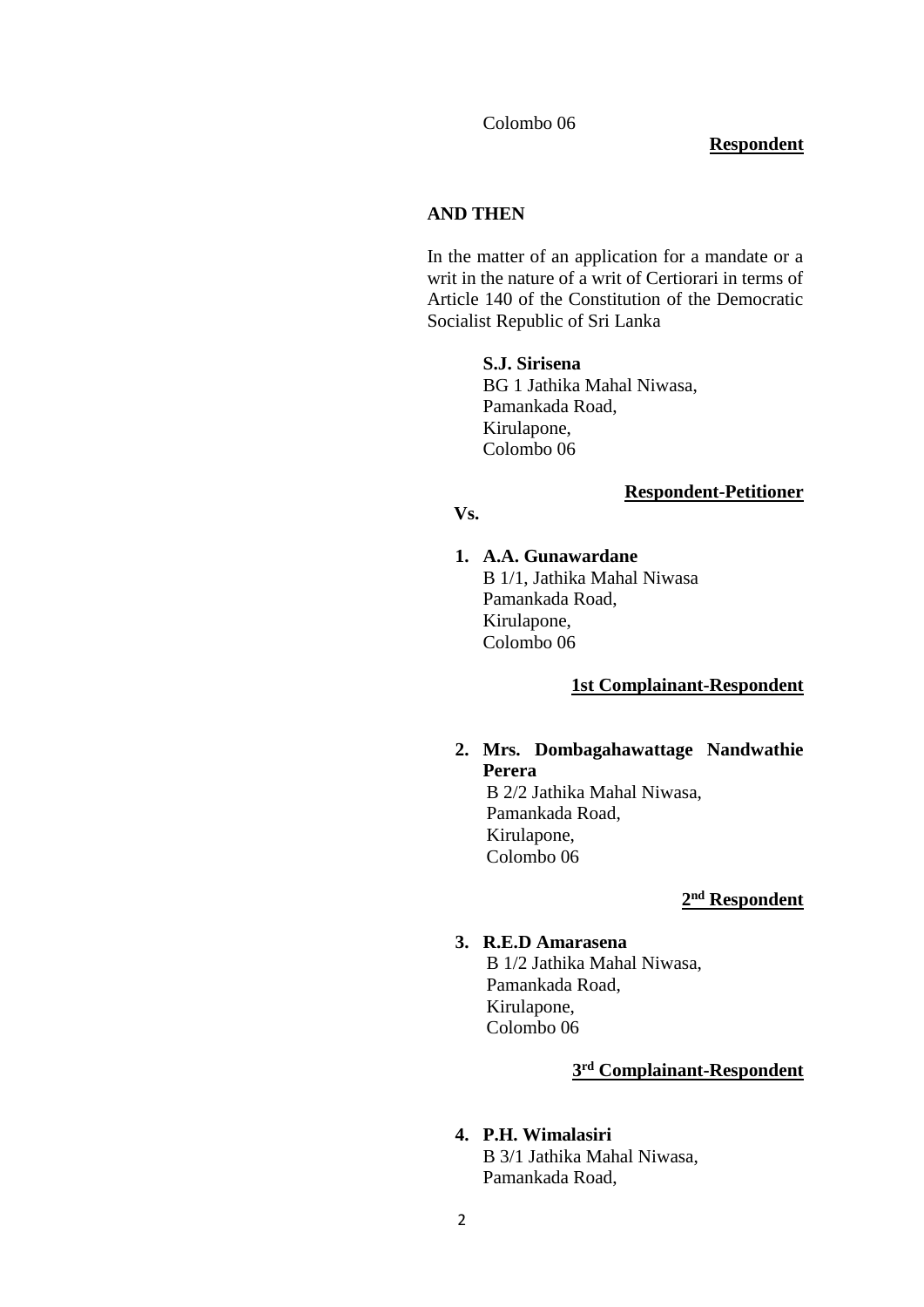Kirulapone, Colombo 06

#### **4 th Complainant-Respondent**

## **5. N.A. Illukpitiya**

B 2/1 Jathika Mahal Niwasa, Pamankada Road, Kirulapone, Colombo 06

#### **5 th Complainant-Respondent**

**6. Condominium Management Authority**  First Floor, National Housing Department Building, Sir Chittampalam A. Gardiner Mawatha, Colombo 02

**6 th Respondent**

#### **AND NOW BETWEEN**

**S.J. Sirisena**  BG 1 Jathika Mahal Niwasa, Pamankada Road, Kirulapone, Colombo 06

## **Respondent – Petitioner-Petitioner**

## **Vs.**

#### **1. A.A. Gunawardane**

B 1/1, Jathika Mahal Niwasa Pamankada Road, Kirulapone, Colombo 06

#### **1st Complainant-Respondent-Respondent**

**2. Mrs. Dombagahawattage Nandwathie Perera**

B 2/2 Jathika Mahal Niwasa, Pamankada Road, Kirulapone, Colombo 06

#### **2 nd Respondent-Respondent**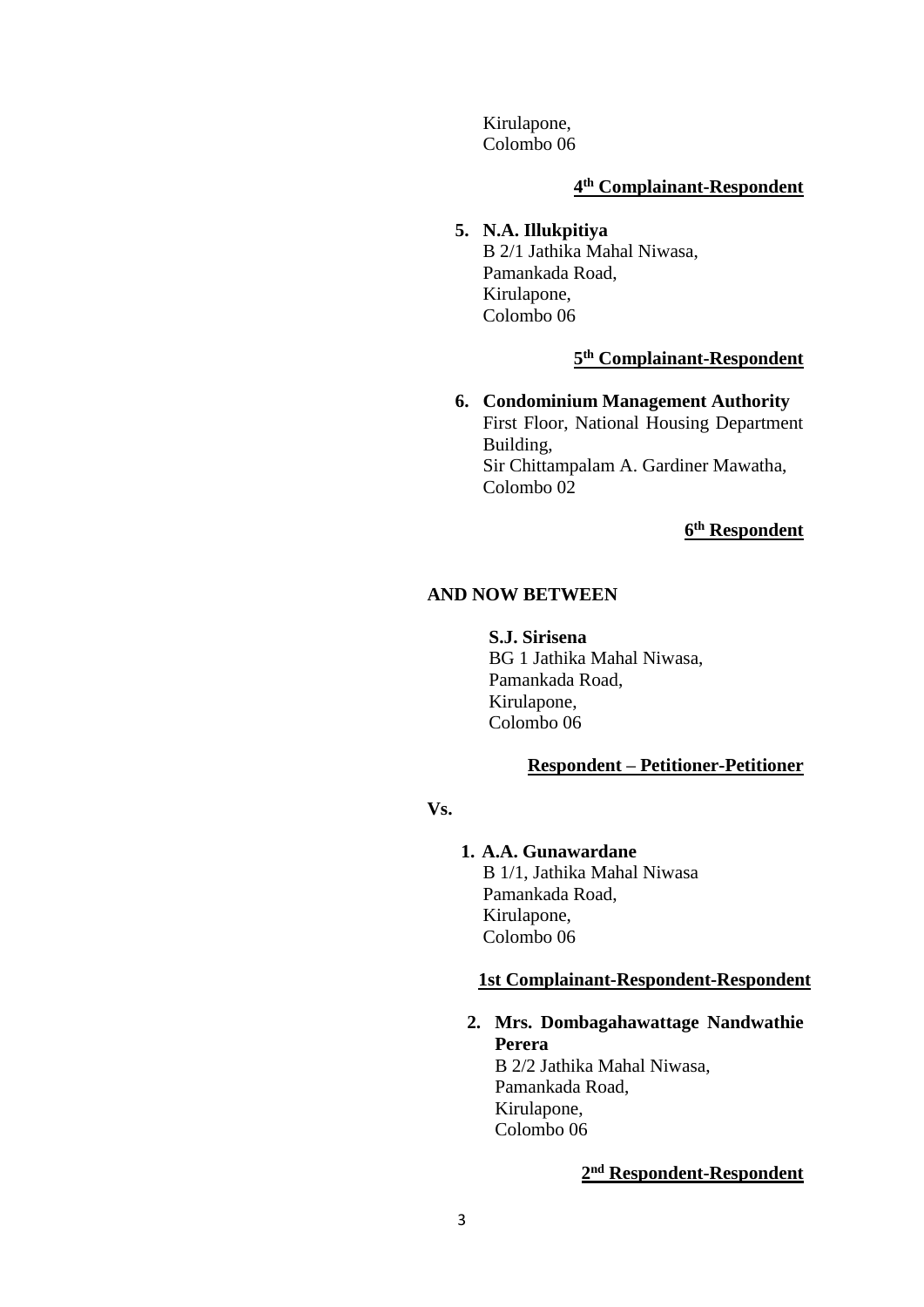## **3. R.E.D Amarasena**

B 1/2 Jathika Mahal Niwasa, Pamankada Road, Kirulapone, Colombo 06

> **3 rd Complainant-Respondent-Respondent**

#### **4. P.H. Wimalasiri**

B 3/1 Jathika Mahal Niwasa, Pamankada Road, Kirulapone, Colombo 06

> **4 th Complainant-Respondent-Respondent**

## **5. N.A. Illukpitiya**  B 2/1 Jathika Mahal Niwasa, Pamankada Road, Kirulapone, Colombo 06

**5 th Complainant-Respondent-Respondent** 

## **6. Condominium Management Authority**  First Floor, National Housing Department Building, Sir Chittampalam A. Gardiner Mawatha, Colombo 02

#### **6 th Respondent – Respondent**

| <b>BEFORE:</b>  | Priyasath Dep PC, CJ<br>Priyantha Jayawardena PC, J<br>Upaly Abeyrathne, J                                    |
|-----------------|---------------------------------------------------------------------------------------------------------------|
| <b>COUNSEL:</b> | Ikram Mohamed, PC with Roshan Hettiarachchi and Nilanga<br>Udalagama for the Respondent-Petitioner-Petitioner |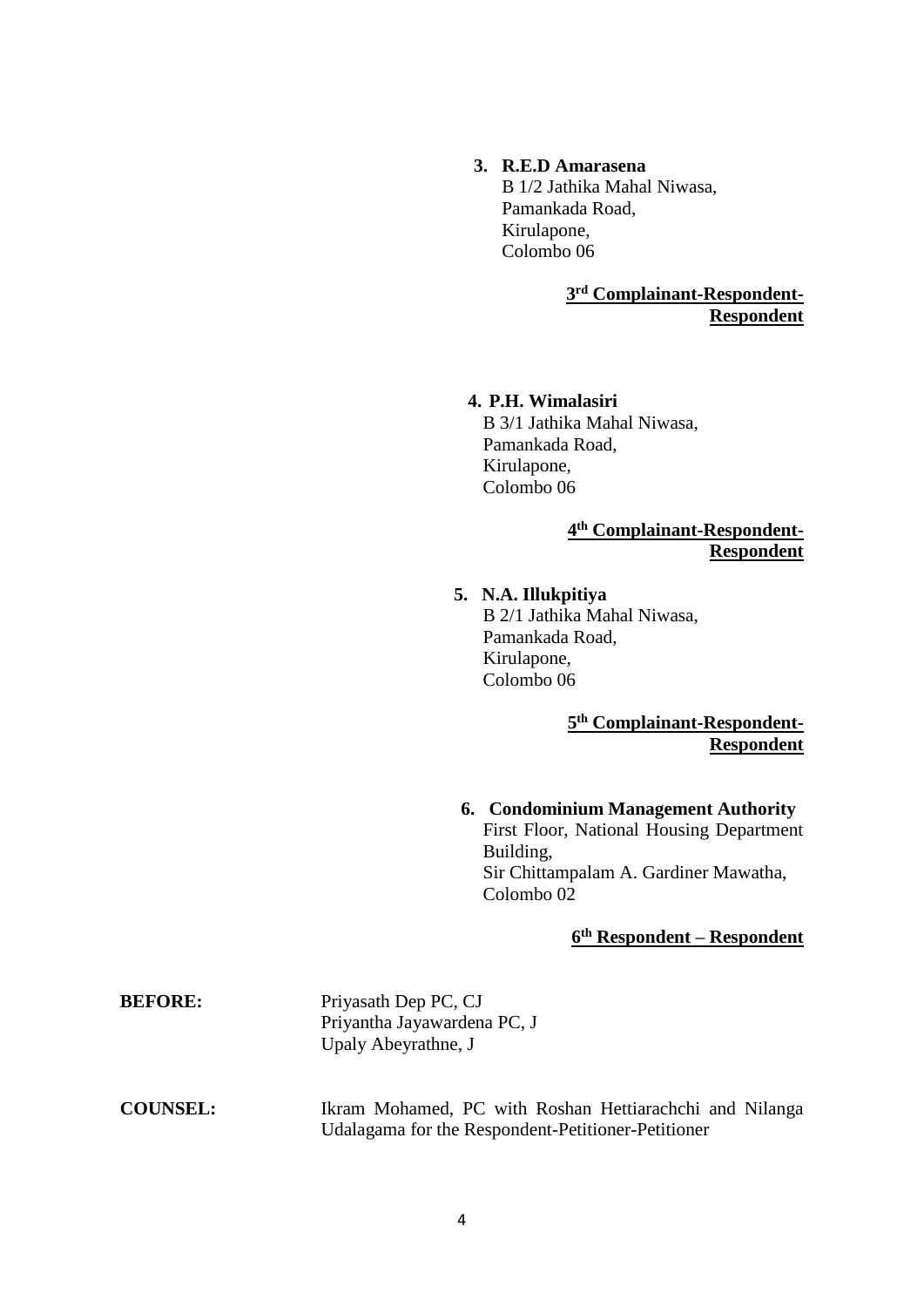|                    | Rajeev Amarasuriya for the $1st$ and $3rd$ Complainants-<br>Respondents-Respondents |
|--------------------|-------------------------------------------------------------------------------------|
| <b>ARGUED ON:</b>  | $29th$ May, 2017                                                                    |
| <b>DECIDED ON:</b> | 2nd August, 2017                                                                    |

## **Priyantha Jayawardena PC, J**

The Respondent-Petitioner-Petitioner (hereinafter referred to as 'the Petitioner') filed an Application in the Court of Appeal seeking a Writ of Certiorari to quash an Order made by the Condominium Management Authority stating inter-alia that the actions of the Condominium Authority were ultra vires and that the said Order was arbitrary, unjust and in violation of the principles of natural justice.

The Court of Appeal delivered its Judgment, dismissing the application of the Petitioner. The Petitioner being aggrieved by the Judgment preferred an application for Leave to Appeal to this Court. When the matter was taken up for support, the following preliminary objections were raised by the 1<sup>st</sup> and 3<sup>rd</sup> Complainant-Respondent-Respondents (hereinafter referred to as 'the Respondents') and moved for the dismissal of the Application in limine:

- (i) the Petitioner had not complied with Rules 8(3) and 40 of the Supreme Court Rules of 1990 (hereinafter referred to as the 'Supreme Court Rules'); and
- (ii) the jurat of the supporting affidavit was defective thus there was no proper Leave to Appeal Application before Court.

#### **Non-compliance with Rules 8(3) and 40 of the Supreme Court Rules**

Raising the first preliminary objection, the Respondents submitted that the Court of Appeal delivered its judgment on 19<sup>th</sup> June, 2015. The last date to file the Special Leave to Appeal Application was on 31<sup>st</sup> July, 2015. On 30<sup>th</sup> July 2015, the Petitioner filed his Petition, affidavit and annexed documents but failed to file the required number of notices as mandated by Rules 8(3) and 40 of the Supreme Court Rules. Therefore, the Leave to Appeal Application should be dismissed in limine due to non-compliance with the said Rules.

In support of their argument, the Respondents cited the case of *Hon. A.H.M Fowzie and 2 Others v Vehicles Lanka (Private) Limited* (2008) BLR 127; where the Petitioners had tendered the notices to the Registry of the Supreme Court seven working days after filing the Leave to Appeal Application. The Court held that non-compliance with Rule 8(3) was fatal and did not amount to a technical objection.

The Respondents further submitted that in *Kumarapatti Pathrannehelage Namal Rohitha Peiris and One Other v Kumarapatti Pathiranalage Freeda Doreen Peiris (after marriage Gunathilaka*) (2015) BLR 101; the required notices were tendered 24 days after the filing of the Petition and the affidavit. As the appeal period had expired by the time the required notices were filed, the Court held that the Defendant had failed to invoke the jurisdiction of the Court during the appealable period.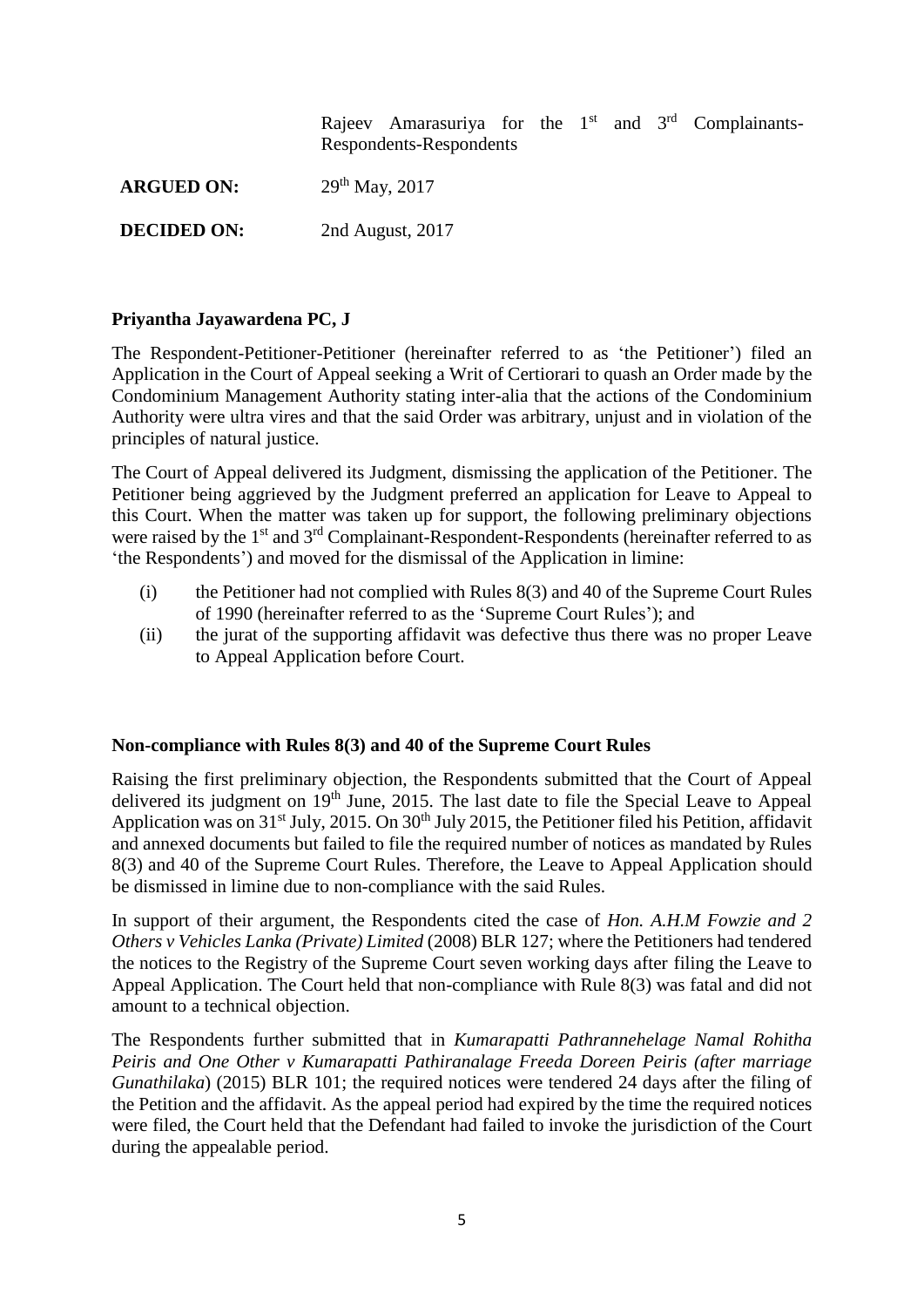In response to the said objections, the Petitioner submitted that the Petition was filed on  $30<sup>th</sup>$ July, 2015 and the notices were filed on  $7<sup>th</sup>$  August, 2015. As the 31<sup>st</sup> of July was the Esala Full Moon Poya Day and the 1<sup>st</sup> and  $2<sup>nd</sup>$  of August, 2015 fell on a Saturday and Sunday, the delay in filing was minimal.

Further, the 1<sup>st</sup> and 3<sup>rd</sup> Respondents filed Proxy, Caveat and motions dated 22<sup>nd</sup> August, 2015 without raising any objections to the maintainability of the Leave to Appeal Application and the objection regarding non-compliance was only raised on  $15<sup>th</sup>$  June, 2016. Consequently, it was contended that an inordinate delay did not occur in filing the notices and all Respondents had adequate time and notice to prepare to object to the application by the Petitioner. The Petitioner further submitted that there was substantial compliance with the Supreme Court Rules and in any event, raising the objection on the date of support amounted to acquiescence.

Moreover, the Respondents had not been prejudiced in any way by the failure to file the required number of notices along with the Petition and the smooth functioning of the Court had not been interrupted. It was further contended that the non-compliance was of a mere technical nature and the Courts can exercise discretion to entertain the said Leave to Appeal Application. The Petitioner supported his contention by referring to Abraham CJ in *Velupille v Chairman Urban Council Jaffna* 39 NLR 434 who observed, "This is a Court of Law. Not an academy of law".

It was also submitted that in *Dissanayake Mudiyanselage Senarath Bandara Dissanayaka v Muthukuda Wijesuriya Arachchige Jayantha Nishantha Wijesuriya* SC (LA) Application No 74/2016 (SC Minutes dated 01/04/2016), the question of whether service of the notice on the Respondent's earlier address amounted to non-compliance with Rule 8 of the Supreme Court Rules. The Court held that such a preliminary objection amounted to a technical objection. The Court followed the reasoning of His Lordship G.P.S. De Silva, CJ's observation in *Colgan and Others v Udeshi and Others* (1996) 2 SLR 220 wherein his Lordship stated, "[the] Court should not be fettered with technical objections."

## **Was Non-Compliance with Rules 8(3) and 40 of the Supreme Court Rules Fatal to the Leave to Appeal Application?**

Article 136 of the Constitution states:

"(1) Subject to the provisions of the Constitution and of any law the Chief Justice with any three judges of the Supreme Court nominated by him, may, from to time, make rules regulating generally the practice and procedure of the Court including –

- (a) rules as to the procedure for hearing appeals and other matters pertaining to appeals including the terms under which appeals to the Supreme Court and the Court of Appeal are to be entertained and provision for the dismissal of such appeals for non-compliance with such rules;
- (b) rules as to the proceedings in the Supreme Court and the Court of Appeal in the exercise of several jurisdictions conferred on such Courts by the Constitution or by any law, including the time within which such matters may be instituted or brought before such courts and the dismissal of such matters for non-compliance with such rules;
- (c) rules as to the granting of bail…"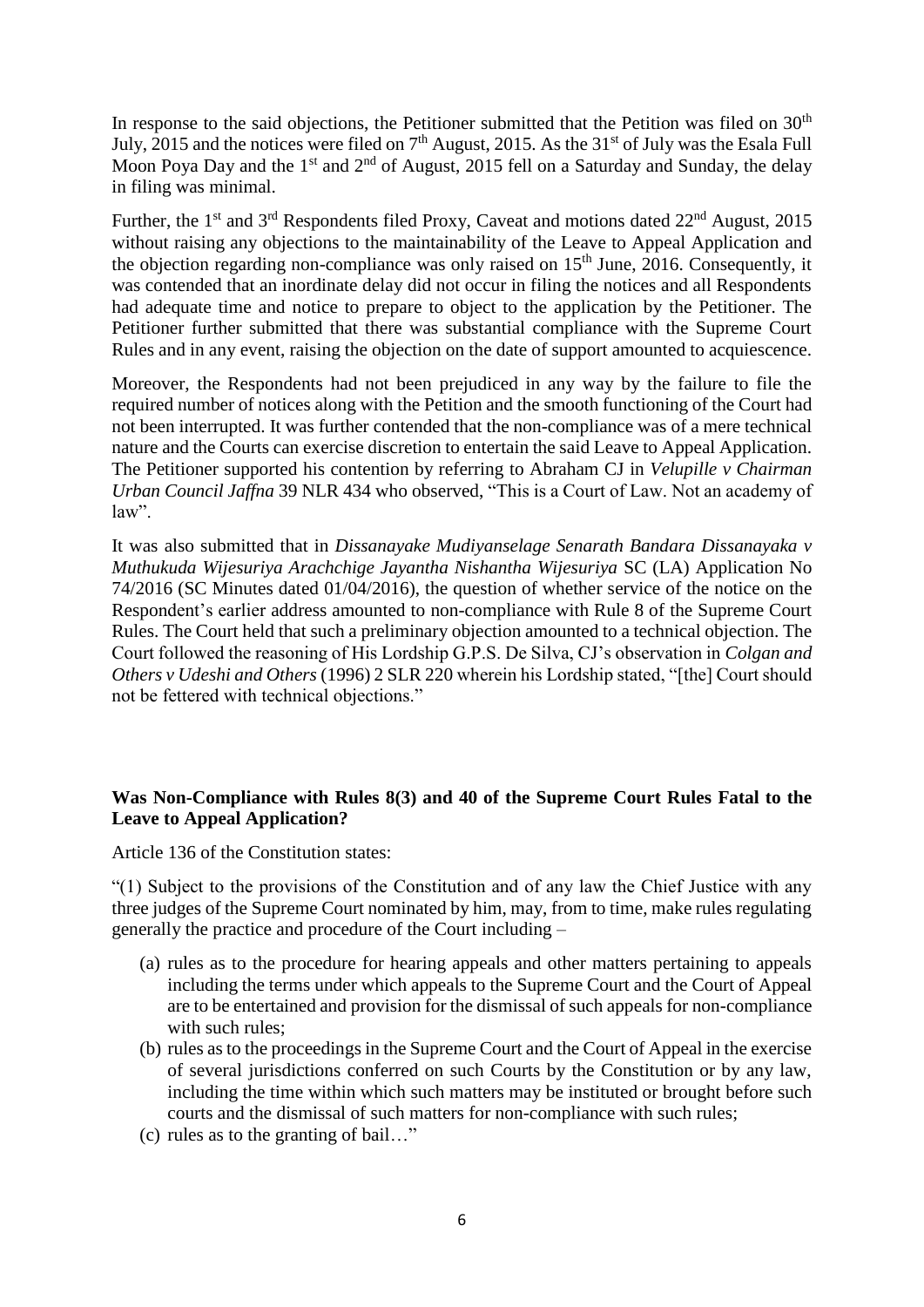Rule 8(3) of the Supreme Court Rules states as follows:

"The Petitioner shall tender with his application such number of notices as is required for service on the respondents and himself together with such number of copies of the documents referred to in sub-rule (1) of this rule as is required for service on the respondents. The petitioner shall enter in such notices the names and address of the parties…., and shall tender the required number of stamped addressed envelopes for the service of notice on the respondents by registered post. The petitioner shall forthwith notify the Registrar of any change in such particulars." [Emphasis added]

Further, Rule 40 of the Supreme Court Rules provides the following:

"An application for variation or an extension of time in respect of the following matters shall not be entertained by the Registrar, but shall be submitted by him to a single judge, nominated by the Chief Justice, in Chambers:

- (a) tendering notices as required by rules  $8(3)$  and  $25(2)$ ;
- (b) deposit of brief fees as required by rules  $16(5)$  or  $27(5)$ ;
- (c) filing written submissions as required by rule 30;
- (d) furnishing the address of a respondent as required by rules 8(5) and 27(3);
- (e) filing counter-affidavits and submissions as required by rule 45;
- (f) furnishing material as required by rule 38."

A careful consideration of these Rules shows that a failure to comply with Rule 8(3) does not automatically debar a litigant from presenting his case in court. Rule 40 has conferred a discretion on the Court to allow a litigant to present his case upon considering the circumstances of individual cases. I am of the opinion that if there is substantial compliance with the Supreme Court Rules, an application shall be entertained by Court.

In this regard, I am also of the opinion that the Supreme Court Rules should be considered as a whole and each Rule should not be considered in isolation. The Supreme Court Rules stipulate the procedure for hearing appeals, other matters pertaining to appeals including the terms under which appeals to the Supreme Court and the Court of Appeal are to be entertained and provision for the dismissal of appeals if non-compliant with the Rules.

It is clear that the primary purpose of the Rules is to ensure the smooth functioning of the administration of justice. In this context, it is necessary to consider whether non-compliance with the Rules has adversely affected the functioning of justice and also whether any party to a case had been adversely affected by non-compliance with Rules.

I will now consider how the discretion of Court should be exercised in the instant Application. The last date to file the application for Leave to Appeal was on  $31<sup>st</sup>$  July, 2015 and the Application for Leave had been filed on Thursday,  $30<sup>th</sup>$  July, 2015 without the required number of notices. However, the notices were filed at the Registry on 7th August, 2015 and thus outside the six week time limit granted to file a Leave Application. Consideration must be given to the length of the delay in this instance. Since the  $31<sup>st</sup>$  of July was the Esala Full Moon Poya Day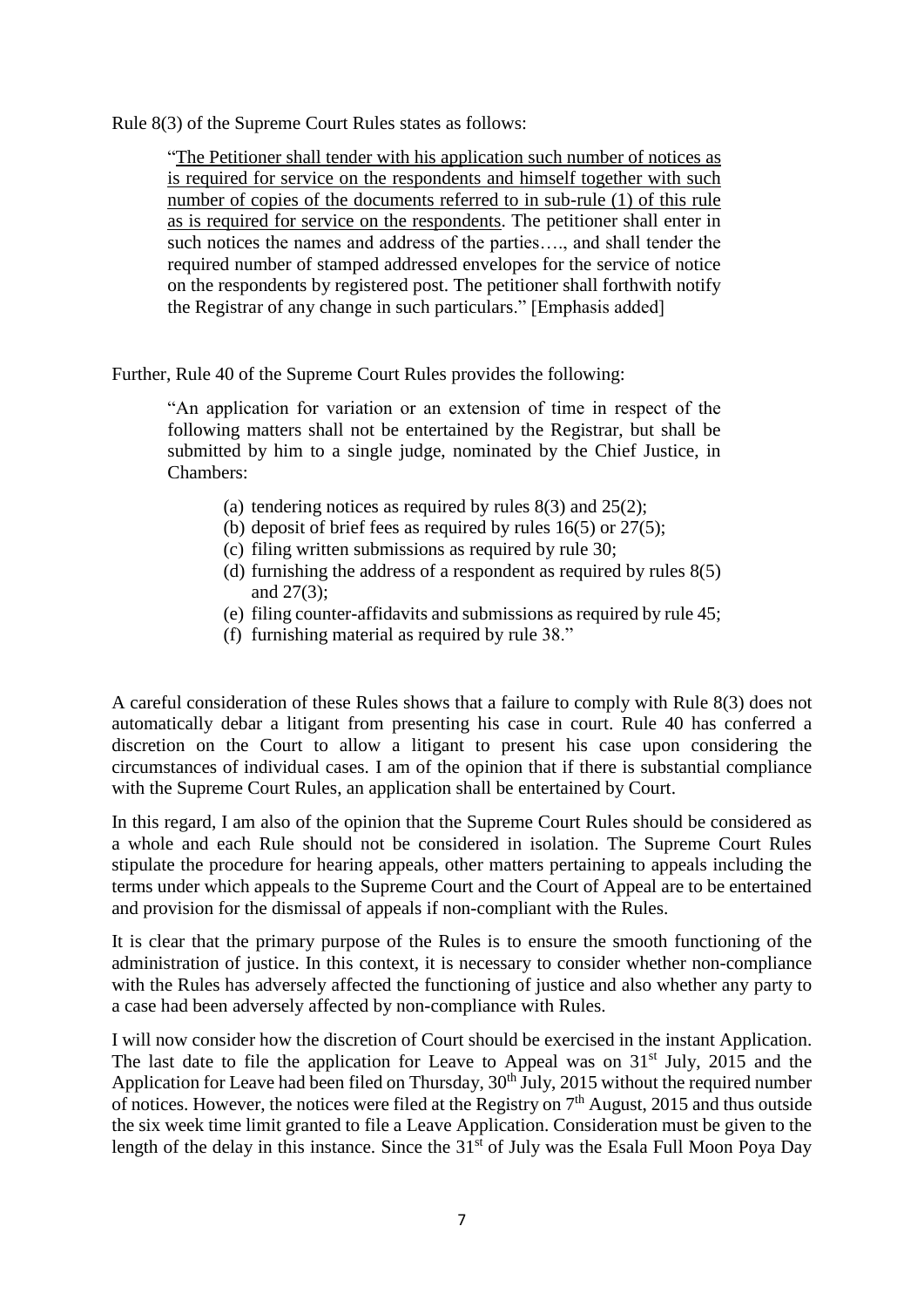and the  $1<sup>st</sup>$  and  $2<sup>nd</sup>$  of August were Saturday and Sunday, the delay in filing the required notices was only 5 working days.

#### **Access to Justice**

The Magna Carta has long been considered the foundation stone of civil liberties. Its influence has been far ranging and has even extended to the Universal Declaration of Human Rights. Clause 40 of the Magna Carta, as extracted from the British Library's English translation, states;

"To no one will we sell, to no one deny or delay right or justice."

Evidently, the principle of access to justice has been recognised since 1215. As litigants are the most important element in the court system, access to justice should not be denied due to mere technicalities. Since the role of the Court is to administer justice, technicalities should not obstruct the Court from fulfilling its role and resolving disputes between litigants.

In the case of *Mackinnon Mackenzie & Co v Grindlays Bank* (1986) 2 SLR 272, Chief Justice Sharvananda held:

"All rules of court are nothing but provisions intended to secure the proper administration of justice and it is therefore essential that they should be made to serve and subordinate to that purpose."

N S Bindra's Interpretation of Statutes, Ninth Edition, distinguishes between the rules of construction applying to laws relating to substantive rights and laws relating to procedure. It provides:

"Rules of procedure are not by themselves an end but the means to achieve the ends of justice. Rules of procedure are tools forged to achieve justice and are not hurdles to obstruct the pathway to justice. … The reason is obvious: procedure is a means to subserve and not rule the cause of justice."

It is also important to note that the Court is entitled to act *ex mero motu,* in terms of Rule 40, to reject an application for non-compliance with Rules. However, in this instance, the Court had not taken such a course of action.

As the final date granted to file the Petition i.e. the 31<sup>st</sup> of July, fell on a Poya day the Petitioner had filed on Thursday,  $30<sup>th</sup>$  July 2015. 1<sup>st</sup> and  $2<sup>nd</sup>$  of August had been Saturday and Sunday. The Petitioner had filed the required number of notices on the  $5<sup>th</sup>$  working day. I am of the opinion that the cases cited by the Respondent in support of their objection have no application to the instant Application.

Following due consideration of all the facts and circumstances of the instant Application and the intervening public holidays between the filing of the Petition and the filing of the required notices, I am of the opinion that there was substantial compliance by the Petitioners with Rule 8(3) of the Supreme Court Rules.

In the interest of justice, I will also consider whether the Respondents have followed the procedure set out in the Supreme Court Rules in raising the said objection.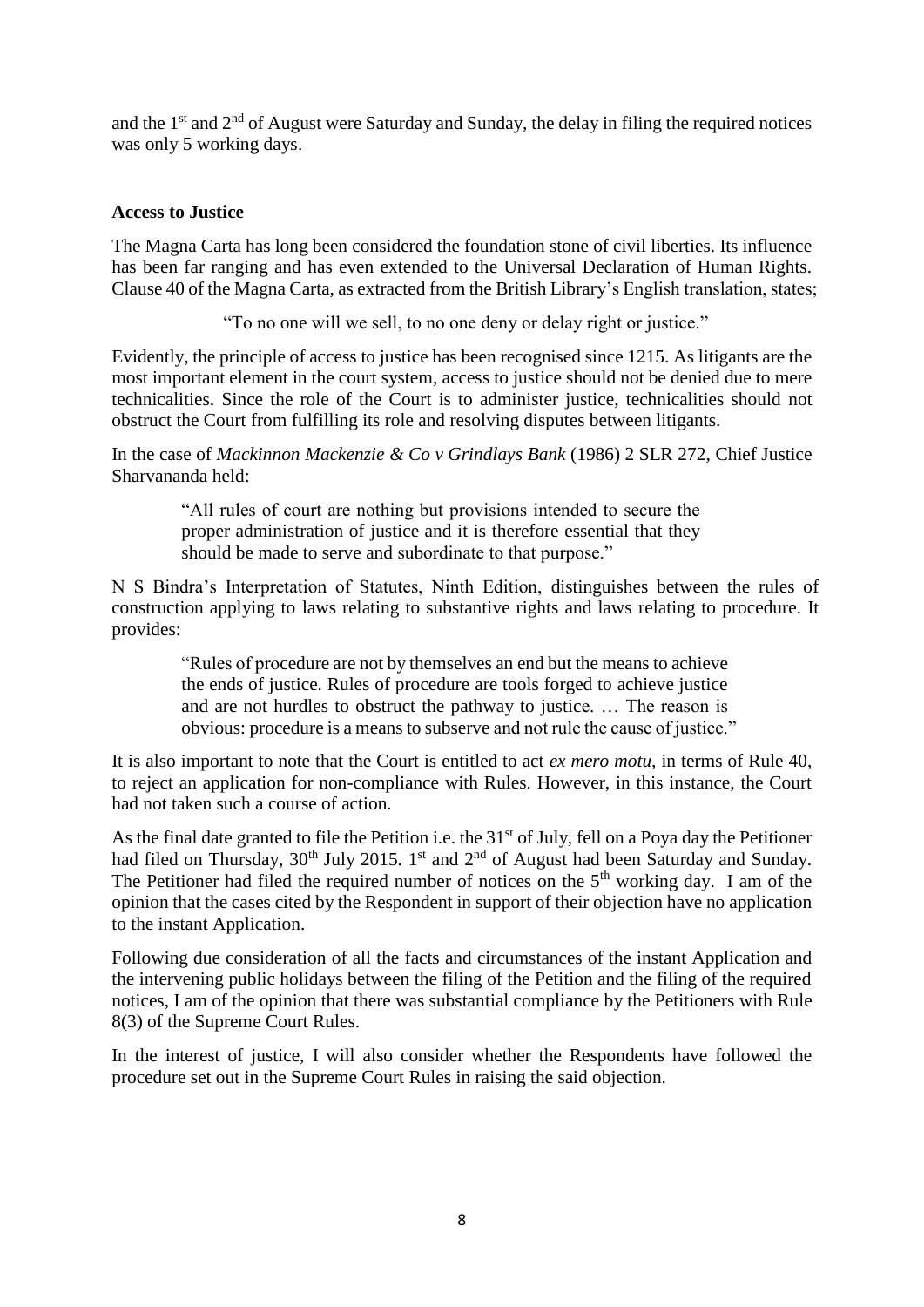## **Have the Respondents Followed Proper Procedure for Raising the Aforementioned Preliminary Objection?**

Rule 10(1) of the Supreme Court Rules states as follows:

"A single Judge of the Supreme Court, sitting in Chambers, may refuse to entertain any application for special leave to appeal on the ground that it discloses no reasonable cause of appeal, or is frivolous or vexatious, or contains scandalous matter, or is preferred merely for the purpose of causing delay, or that such application does not comply with these rules." [Emphasis added]

Rule 10(1) stipulates the consequences of non-compliance with the Supreme Court Rules. I am of the view that the correct procedure for raising an objection of non-compliance of the Supreme Court Rules is to move the Court by filing a motion seeking for the rejection of the application. However, in this instance, the Respondents had failed to invoke the Rule 10(1) prior to raising the preliminary objection. Thus, the Respondents are not entitled to raise the said preliminary objection at a later stage.

For the reasons enumerated above, I overrule the aforementioned preliminary objection.

## **Validity of the Affidavit**

The Respondent submitted that the Judgement of the Court of Appeal had been delivered on  $19<sup>th</sup>$  June, 2015. The jurat of the affidavit filed along with the Petition on  $30<sup>th</sup>$  July, 2015 stated that it was signed on 29th April, 2015. Thus, the Petition was not accompanied with a valid affidavit.

As per Rule 6, if an application contains allegations of fact that cannot be verified by reference to the Court of Appeal Judgment, an affidavit is mandatory. The failure to file a valid affidavit means that the application was not properly constituted and the Application should be dismissed in limine.

Responding to the above objection, the Petitioner submitted that the date of the impugned judgment i.e. 19<sup>th</sup> June, 2015 was correctly identified in the body of the affidavit although the date of affirmation in the jurat had been typed as  $29<sup>th</sup>$  April, 2015. It was also submitted that the incorrect date in the affidavit was a typographic error and that Section 12(3) of Oaths and Affirmations Ordinance, places the duty on the Justice of the Peace to ensure that the jurat was correct.

It was further submitted that in terms of Rule 6, the present application may still proceed without an affidavit as the Leave to Appeal Application can be supported by reference to the Court of Appeal Judgment annexed to the Petition.

#### **Is the Affidavit Not Valid Under the Law?**

Rule 2 of the Supreme Court Rules states:

"Every application for special leave to appeal to the Supreme Court shall be made by a petition in that behalf lodged at the Registry, together with affidavits and documents in support thereof as prescribed by Rule 6, and a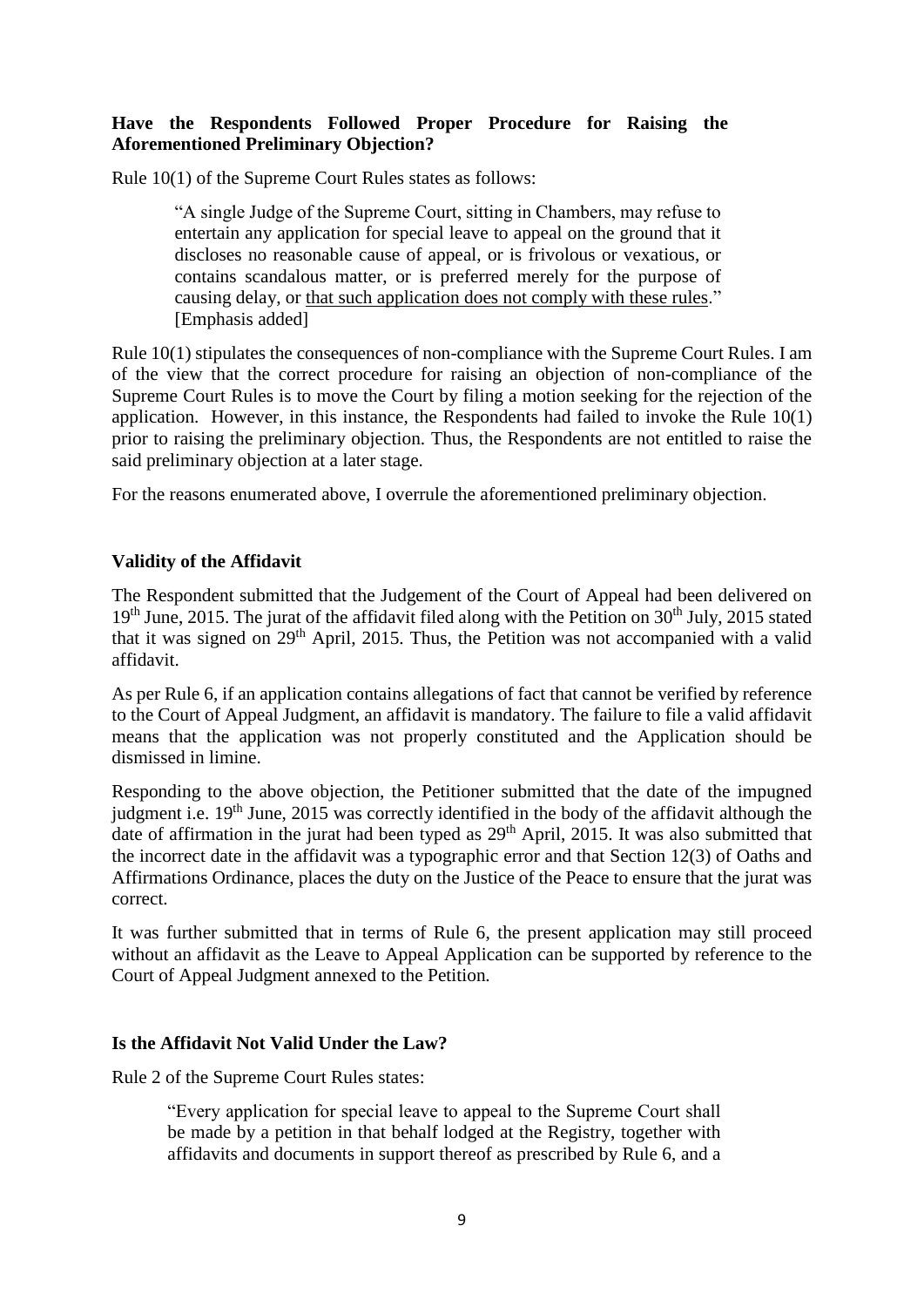certified copy, or uncertified photocopy, of the judgment or order in respect of which leave to appeal is sought…"

Rule 6 further provides as follows:

"Where any such application contains allegations of fact which cannot be verified by reference to the judgment or order of the Court of Appeal in respect of which special appeal is sought, the petitioner shall annex in support of such allegations an affidavit or other relevant document (including any relevant portion of the record of the Court of Appeal or of the original court or tribunal). Such affidavit may be sworn to or affirmed by the petitioner, his instructing attorney-at-law, or his recognised agent, or by any other person having personal knowledge of such fact. …"

The Petition states, "On this  $29<sup>th</sup>$  day of July,  $2015$ " whereas the jurat of the accompanying affidavit states:

"Having read over and explained to the above Affirmant, affirmed to and signed in Colombo on this  $29<sup>th</sup>$  day of April,  $2015$ ".

Paragraph 7 of the affidavit further states:

"I state that the Honourable Court of Appeal delivered its Judgment on 19<sup>th</sup> June, 2015 dismissing my application with costs fixed at Rs. 25,000, a Certified copy of which is filed herewith marked 'X9' and pleaded part and parcel of the Petition and Affidavit."

The objection in respect of the error in the jurat shall be considered in light of the relevant provisions of the Oaths and Affirmations Ordinance No. 09 of 1985. Section 9 of the Oaths and Affirmations Ordinance stipulates as follows:

"No omission to take any oath or make any affirmation, no substitution of anyone for any other of them and no irregularity whatever in the form in which any one of them is administered, shall invalidate any proceeding or render inadmissible any evidence whatever in or in respect of which such omission, substitution or irregularity took place, or shall affect the obligation of a witness to state the truth."

Furthermore, Section 12(3) of the Oaths and Affirmations Ordinance provides as follows:

"Every Commissioner before whom any oath or affirmation is administered or before whom any affidavit is taken under this Ordinance, shall state truly in the jurat or attestation at what place and on what date the same was administered or taken and shall initial all alterations, erasures and interlineations appearing on the face thereof and made before the same was so administered or taken."

It is clear that Sections 9 and 12(3) of the Oaths and Affirmations Ordinance when read together stipulate how to consider the contents of an affidavit, including the errors and omissions made by a Justice of the Peace.

In the case of *Kanagasabai v Kirupamoorthy* 62 NLR 54 it was held that it is the duty of Judges, Justices of the Peace and Proctors to ensure that affidavits are in compliance with the relevant provisions of the Civil Procedure Code. The Court further held that the duty rests upon the Justice of The Peace before whom an affidavit is sworn to ensure that the jurat is correct.